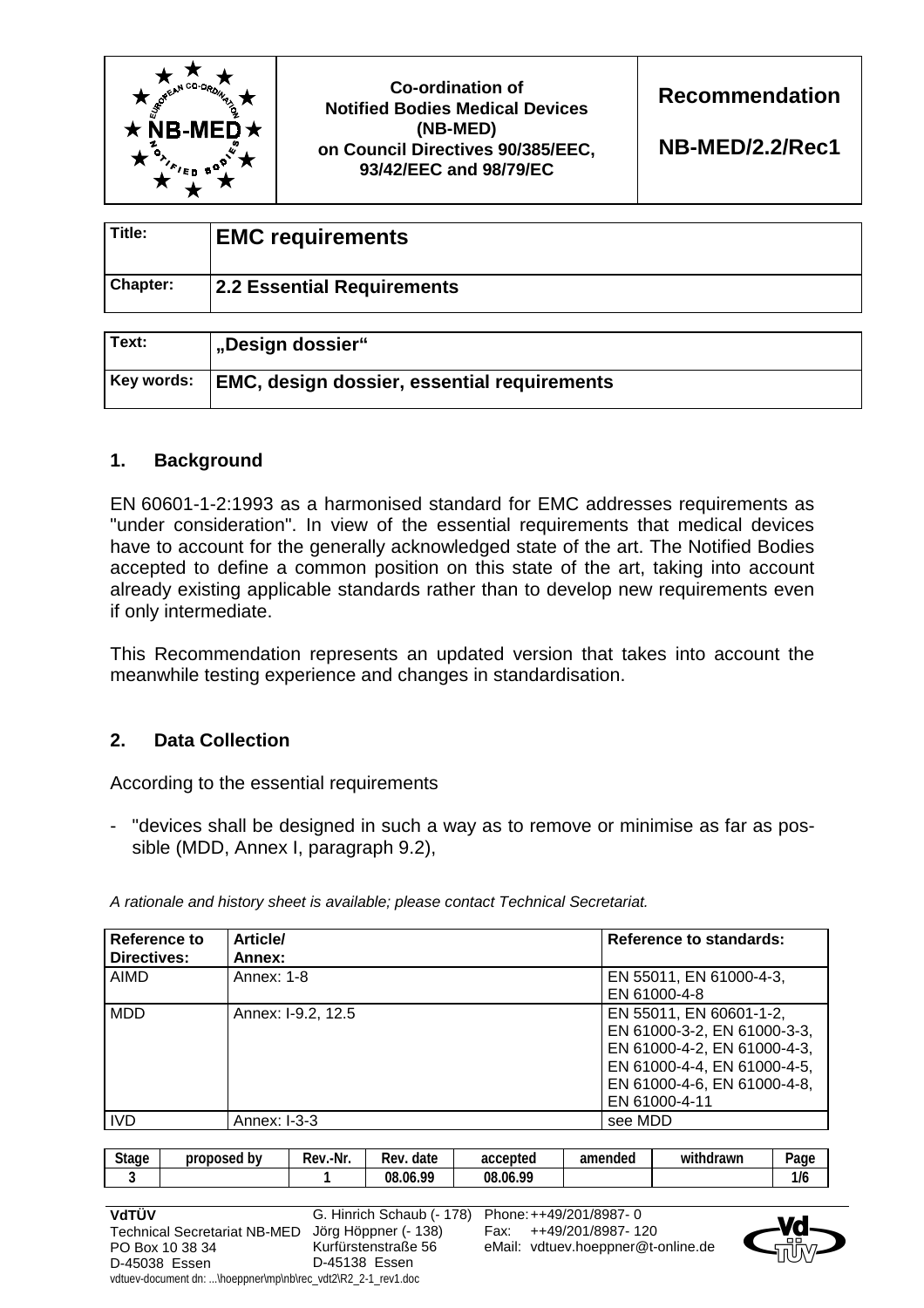

- "risks connected with reasonably foreseeable environmental conditions such as magnetic fields, external electric influences, electrostatic discharges ..." and
- "risks of reciprocal interference with other devices normally used in the investigations of for the treatment given"

and in particular

- "devices must be designed and manufactured in such a way as to minimise the risk of creating electromagnetic fields which could impair the operation of other devices or equipment in the usual environment" (MDD, Annex I, paragraph 12.5).

It is accepted, that the essential requirement of electromagnetic compatibility comprises protection of other devices against electromagnetic *emissions* as well as *immunity* of the particular device against electromagnetic fields in the environment of the intended use to continue to perform satisfactorily.

## **3. Recommendations**

As a basic standard EN 60601-1-2 should be used as a harmonised standard for EMC aspects of the essential requirements. It is recognised that there is still some missing information which needs common understanding among the Notified Bodies. Therefore the following recommendations are made:

## **3.1 Emission**

Having in mind the increased use of medical electrical equipment the EMC task force group is aware of the need for electromagnetic emission tests in the high frequency range.

## **A) By now, it does not support emission tests in the low frequency range.**

This is due to the following reasons:

- a) In general extra low frequency field emitters do not cause safety problems. If needed, requirements for some specific devices should be defined in product standards.
- b) There are no applicable standards available in this field yet.
- c) The majority of the Notified Bodies does not agree on the necessity of such tests.

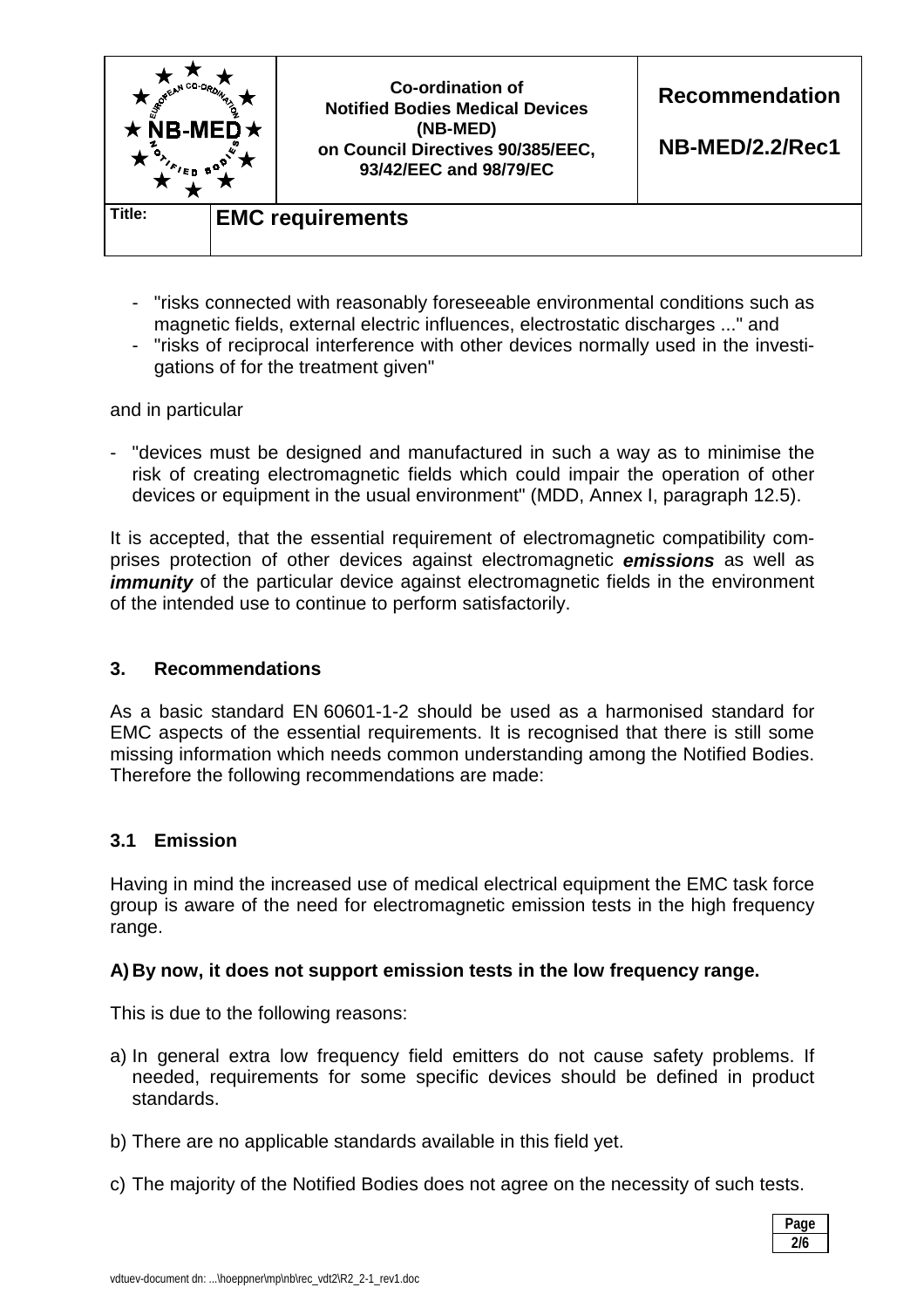

- **B) There is a need for testing the potential to disturb the local power supply within a hospital**, however, **mandatory tests should not be made** before a harmonised requirement will be included into EN 60601-1-2. However, it is **recommended** to perform the following tests:
- a) **Harmonic distortions** according to EN 61000-3-2 for devices with rated input currents up to 16A.
- b) **Voltage fluctuations according** to EN 61000-3-3.

This is due to the following reasons:

- a) Both cited standards refer to equipment used at public supply systems. The use of the majority of medical electrical devices is not restricted to hospitals and may occur in rooms like those of physicians that are not independently supplied.
- b) Problems with voltage variations of the general power supply in hospitals increase with the increased use of medical electrical devices and might lead to safety-relevant impairment of the device performance.

The EMC task force group does not agree with the rational of clause 36.201.2.1 because especially in a local power supply system disturbances caused by power consuming devices can occur more frequently compared with a public system and might affect the performance of e. g. life saving equipment.

## **3.2 Immunity**

In general, the MDD's essential requirements address terms of safety and freedom of unacceptable risks and to minimise risks connected with reasonable foreseeable (electromagnetic) environment.

This means on the one hand, that the conventional single fault approach to safety is not appropriate in EMC and that there is a need to define "satisfactory performance" in the light of the essential requirements.

EN 60601-1-2:1993, paragraph 36.2.2 defines electromagnetic immunity as under exposure continuing to perform its intended *function* as specified by the manufacturer or *fail without creating a safety hazard*.

The EMC task force group feels it necessary to clarify the terms "function" and "safe fail".

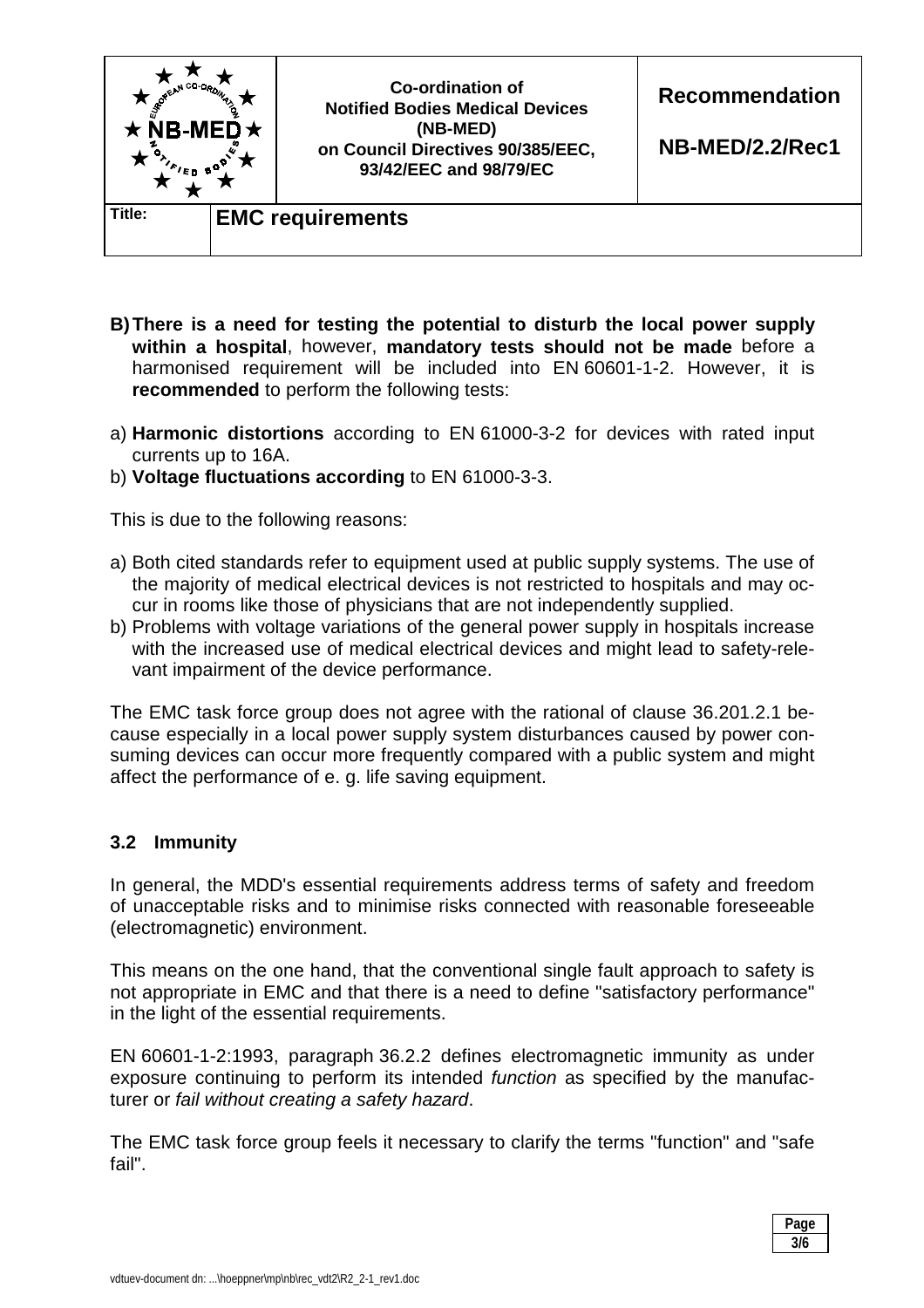

In respect to the general requirements of the MDD which address safety-relevant aspects only to minimise risk to an acceptable level the following clarifications are proposed:

 "**Function**" refers to safety-relevant aspects rather than to any kind of device performance. For example, this means that a slight distortion of a display could be accepted. Degradations that shall not be allowed are: component failures

- changes in programmable parameters
- reset to default settings
- change of operating mode
- false safety relevant alarms
- cessation on any intended medical function with relevance to the patient, even if accompanied by an alarm
- initiation of any unintended function with relevance to the patient, even if accompanied by an alarm
- initiation of unintended mechanical movement
- error of a displayed numerical value sufficiently large to affect diagnosis, therapy or treatment
- degradation of physiological signals that lead to relevant errors in their interpretation or detection.

 "**Fail safe**" means any kind of change in performance that makes it obvious to the user that the intended function is degraded if this does not pose hazard to the patient. This may be either an interruption of a function and/or an audible or visible indication of interference.

 For example, this means that an interruption of the operation of a nebulizer or the degradation of a ECG-recording or the indication of an interference situation by monitoring the ambient field level could be accepted. Interactions that shall not be allowed are the unjustified initiation of an alarm of patient monitors.

The Notified Bodies are aware that in the proximity of mobile communication devices such as emergency handsets or mobile telephones medical device performance **might be significantly degraded** even if the existing immunity requirements are met. If this might lead to hazards, **warnings** should be included in the instructions for use demanding that within a safety distance the use of such transmitters shall be prohibited.

Although it is recommended that manufacturers should design their products in a way as to increase immunity as high as it is reasonably achievable the **necessity for** 

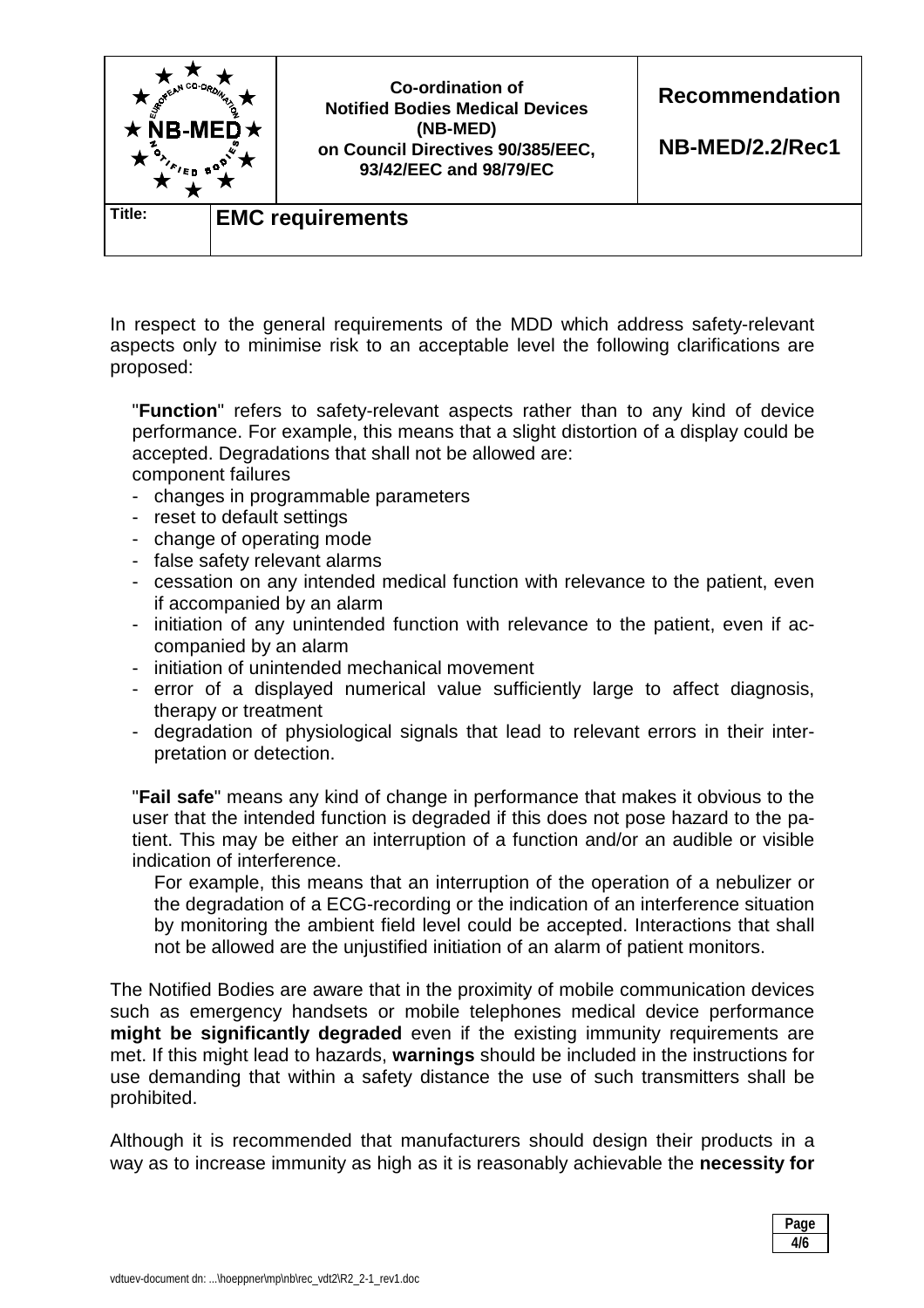

**mandatory immunity tests** should be made dependent on the risk potential of the medical products as it results from the risk analysis of the product.

**As a general rule** the EMC task force group recommends to consider immunity **tests** not being **mandatory** those **class I** devices where risk analysis shows that they do not pose inherent hazard to the patient neither alone nor in connection with other devices and where compliance with the essential requirements can be demonstrated by other means like drawing conclusions from the operation principle and the chosen design of his equipment.

However, in special cases risk analysis may make it unavoidable even for some class I products to have their immunity performance tested as for instance electric wheelchairs that need to be operated safely within fields exceeding the common electromagnetic environment as for instance below power lines.

## **3.3 Application of EN 60601-1-2**

Based on the results of an initial inquiry and the practical experience the EMC task force group recommends to apply the clauses of EN 60601-1-2 related to EMC testing as follows:

## 36.201 **Radio frequency emissions**

 Classification into class A or B is made by the manufacturer based on the intended use of the equipment and the fact that even within hospitals there are areas of quite different electromagnetic environment. In general, equipment will be class **A**, like life supporting equipment, equipment intended for home use, class **B**.

 Products that use RF energy for internal purpose only are group 1, those that must emit RF energy to perform their intended function are group 2.

#### 36.201.1.6 **High frequency surgical equipment** Testing according to EN 55011, class B, group 2, operation condition of the device according to EN 60601-2-2.

# 36.201.2 **Low frequency emission**  No tests required *(according to a vote of 64 % of the Notified Bodies)*.

## 36.202.1 **Electrostatic discharge**

Testing as specified according to EN 61000-4-2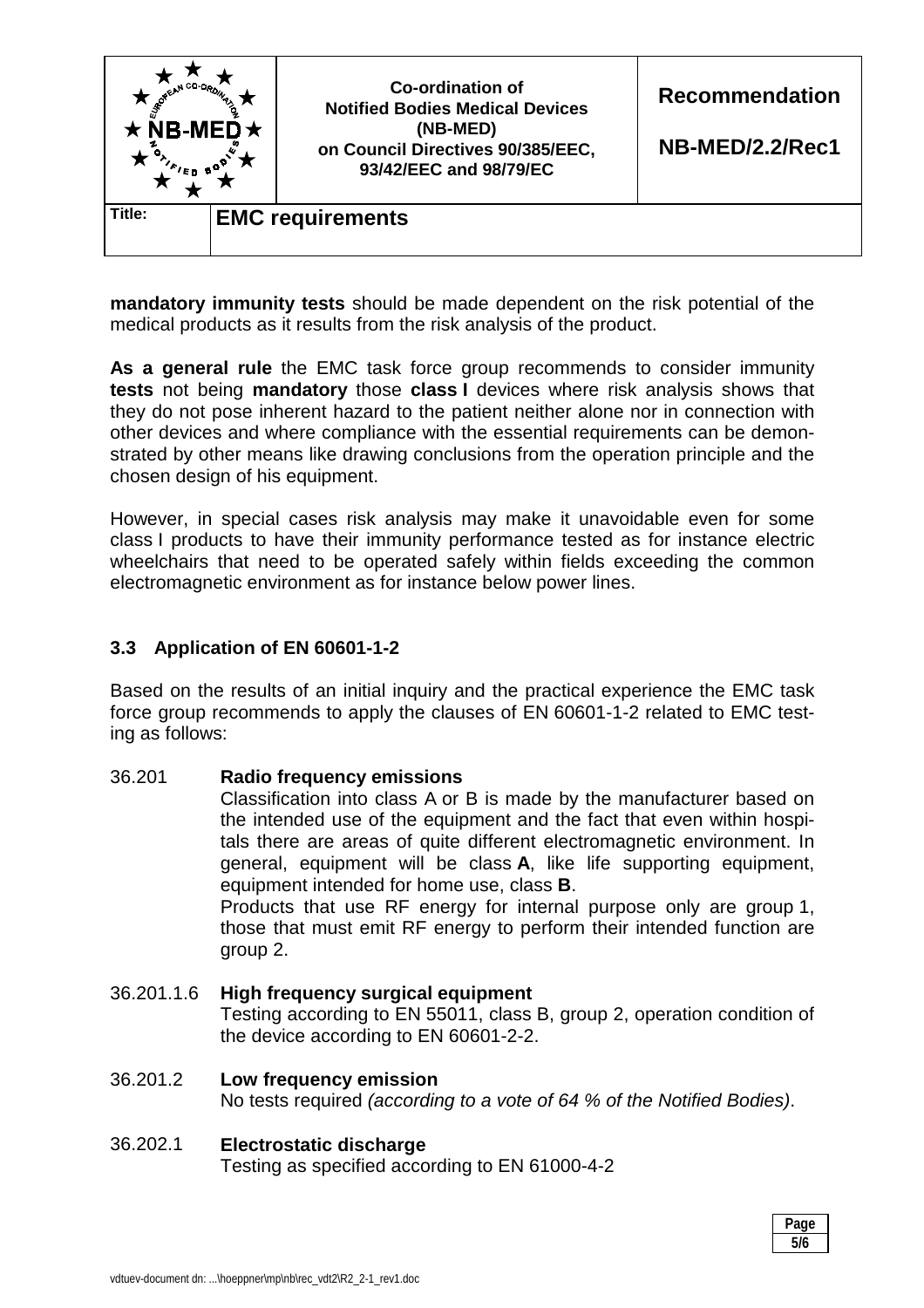

- 36.202.2 **Radiated radio frequency fields**  Testing according to EN 61000-4-3
- 36.202.3.1 **Bursts**  Testing as specified according to EN 61000-4-4
- 36.202.3.2 **Surges**  Testing as specified according to EN 61000-4-5
- 36.202.4 **Voltage dips, short interruptions and voltage variations on power supply input lines**  Testing according to EN 61000-4-11\*) with modifications according to

the draft  $2^{nd}$  edition of EN 60601-1-2 (IEC 62A7247/CD).

36.202.5 **Conducted disturbances induced by radio frequency fields**  Testing according to EN 61000-4-6<sup> $\dot{ }$ </sup> with modifications according to the draft  $2^{nd}$  edition of EN 60601-1-2 (IEC 62A7247/CD).

## 36.202.6 **Magnetic fields**

Testing according to  $EN 61000-4-8^{\gamma}$  with continuous fields and the nominal frequencies only.

 $\overline{\phantom{a}}$ The overwhelming majority of the Notified Bodies agreed on the necessity of the test to demonstrate compliance with the essential requirements.

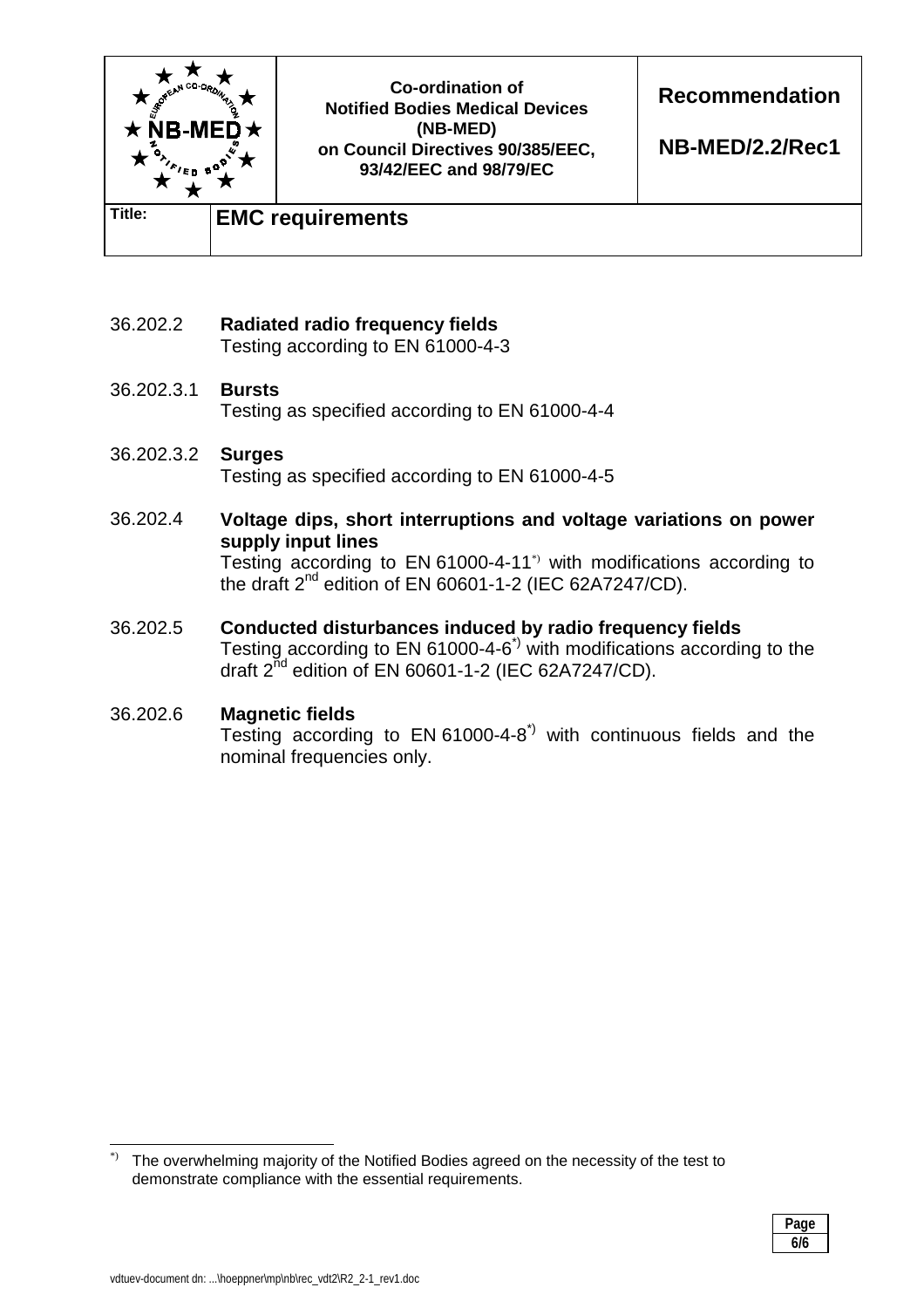

**Rev. 0:** The Notified Body group NB-MED recognised the fact that different NB's choose different ways how to check for EMC essential requirements and identified the need for harmonisation of the ongoing practice. It therefore established a task force group which should collect data and work out a proposal for a commonly agreed practice. This group should not perform additional standardising work as it is already done by CENELEC committees but should try to find a solution which is based on the already existing standards. In its meeting of April, 29-30, 1996 the notified body group agreed on this position paper.

> Notified Body Meeting, Brussels, September 24 & 25, 1996: The document was approved by the NB-MED plenary. Confirmed at stage 3. New revision no: 0

 Medical Devices Expert Group Meeting, Brussels, February 9 & 10, 1998: The stage 3 document was presented to the Medical Devices Experts Group and accepted without changes: Confirmed at stage 4.

**Rev. 1:** Notified Body Meeting, Brussels, June 24 & 25, 1887:

 It was reported on the rework done on the accepted NB-MED recommendation "EMC requirements". The new revised Recommendation will reflect also the new draft EN 60101-1-2.

Notified Body Meeting, Brussels, March 3 & 4, 1998:

 The task force on EMC reported that the accepted NB-MED recommendation is today still "harmonised" with the current revision of IEC 60601-1-2 (draft of 2nd edition was issued at the end of 1996). The subject on immunity, which was detailed explained and recommended by the NB-MED task force "EMC", will be taken on board now for further revision of the mentioned standard. The new draft standard contains - as a new exception criteria - that the device in presence of electromagnetic influences should maintain clinical utility (as proposed by NB-MED task force: clinical utility as relevant function/performance for the device). Prof. Leitgeb explained also that manufacturers have more freedom in terms that lower immunity levels as proposed by the draft standard could be accepted if there is a reason or justification for that. Prof. Leitgeb assured the NB-MED that the major subjects of the NB-MED recommendation are considered/covered in the new draft standard; in case of a finalised standard the NB-MED task force should ensure this standard is reflected in the NB-MED recommendation.

Notified Body Meeting, Brussels, November 3 & 4, 1998:

| Rev.-Nr.<br>withdrawn<br>Rev. date<br>amended<br>accepted |
|-----------------------------------------------------------|
| 08.06.99                                                  |

| VdTÜV                                                        | G. Hinrich Schaub (- 178) Phone: ++49/201/8987-0 |                                    |  |  |  |
|--------------------------------------------------------------|--------------------------------------------------|------------------------------------|--|--|--|
| <b>Technical Secretariat NB-MED</b>                          | Jörg Höppner (- 138)                             | Fax: ++49/201/8987-120             |  |  |  |
| PO Box 10 38 34                                              | Kurfürstenstraße 56                              | eMail: vdtuev.hoeppner@t-online.de |  |  |  |
| D-45038 Essen                                                | D-45138 Essen                                    |                                    |  |  |  |
| vdtuev-document dn: \hoeppner\mp\nb\rec_vdt2\R2_2-1_rev1.doc |                                                  |                                    |  |  |  |